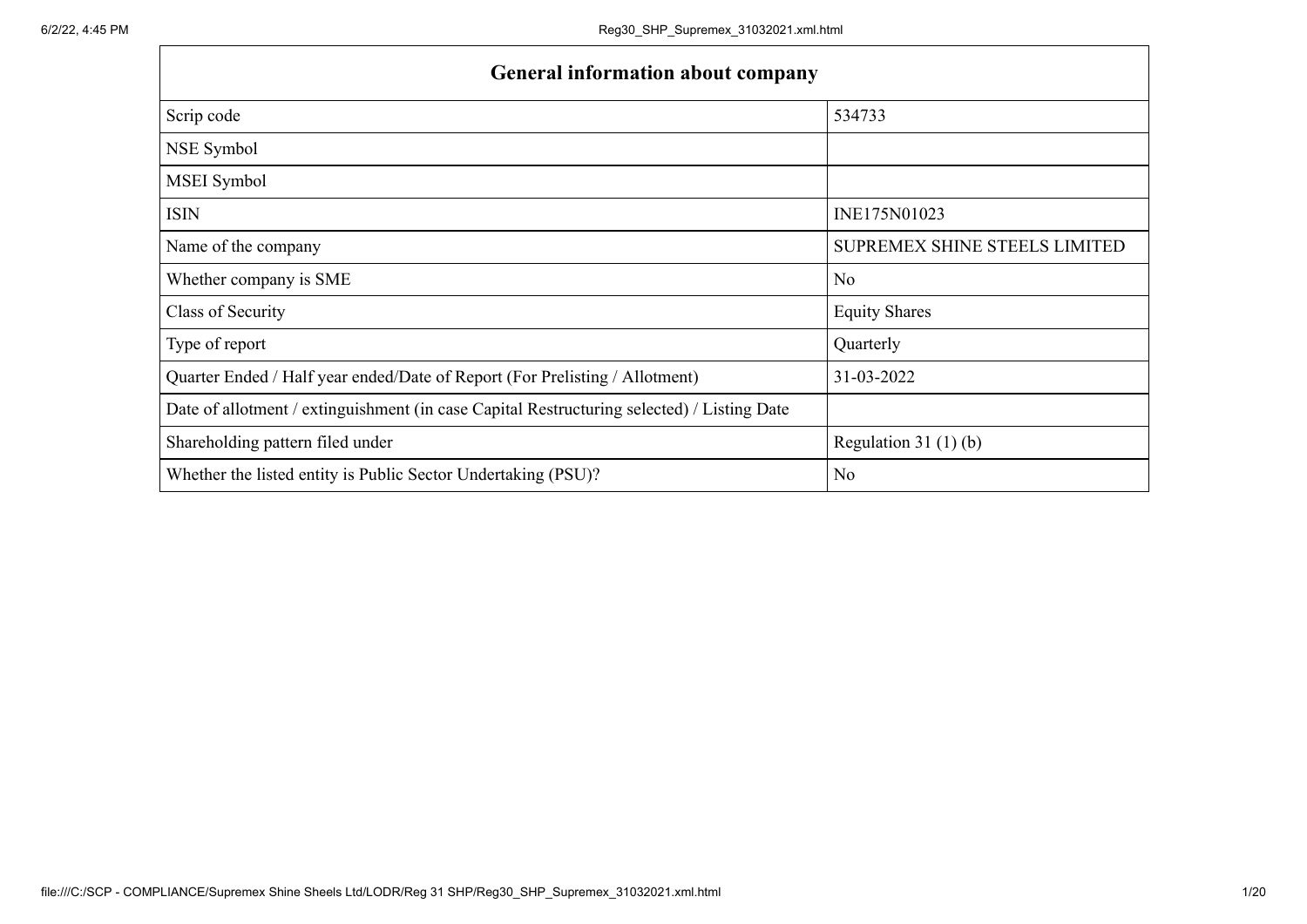|                | <b>Declaration</b>                                                                        |                |                                |                       |                             |  |  |  |  |
|----------------|-------------------------------------------------------------------------------------------|----------------|--------------------------------|-----------------------|-----------------------------|--|--|--|--|
| Sr.<br>No.     | Particular                                                                                | Yes/No         | Promoter and<br>Promoter Group | Public<br>shareholder | Non Promoter-<br>Non Public |  |  |  |  |
|                | Whether the Listed Entity has issued any partly paid up shares?                           | No             | N <sub>o</sub>                 | N <sub>o</sub>        | N <sub>o</sub>              |  |  |  |  |
| $\overline{2}$ | Whether the Listed Entity has issued any Convertible Securities                           | No             | N <sub>o</sub>                 | N <sub>o</sub>        | No                          |  |  |  |  |
| $\overline{3}$ | Whether the Listed Entity has issued any Warrants?                                        | No             | No                             | N <sub>o</sub>        | N <sub>o</sub>              |  |  |  |  |
| $\overline{4}$ | Whether the Listed Entity has any shares against which<br>depository receipts are issued? | No             | N <sub>o</sub>                 | N <sub>o</sub>        | No                          |  |  |  |  |
| 5              | Whether the Listed Entity has any shares in locked-in?                                    | No             | No                             | N <sub>o</sub>        | No                          |  |  |  |  |
| 6              | Whether any shares held by promoters are pledge or otherwise<br>encumbered?               | N <sub>o</sub> | N <sub>o</sub>                 |                       |                             |  |  |  |  |
|                | Whether company has equity shares with differential voting<br>rights?                     | N <sub>o</sub> | N <sub>o</sub>                 | N <sub>o</sub>        | No                          |  |  |  |  |
| 8              | Whether the listed entity has any significant beneficial owner?                           | Yes            |                                |                       |                             |  |  |  |  |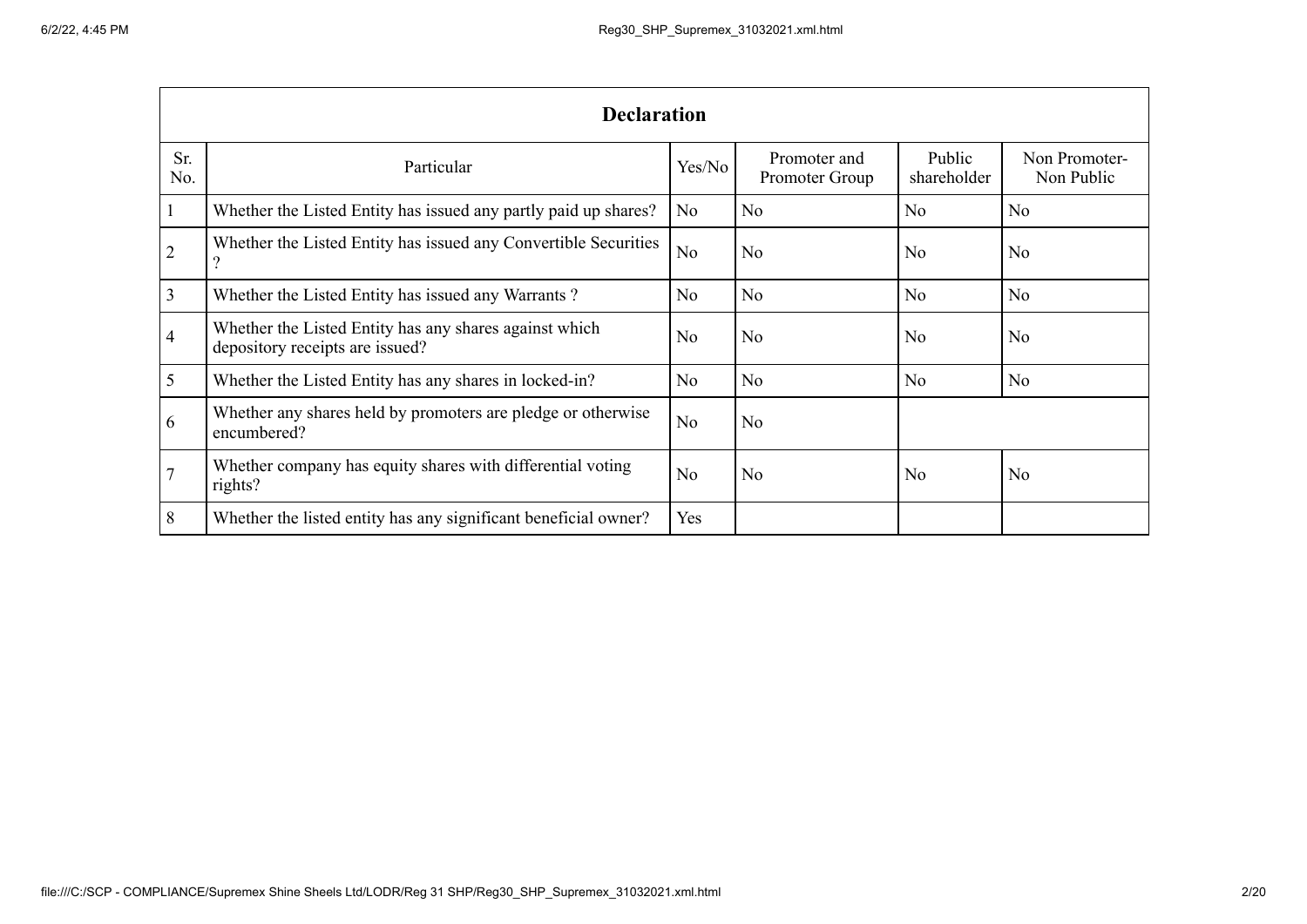|                 |                                                                                                                                                                                                                                  |                                      |                           |                             |                  |                      | <b>Table I - Summary Statement holding of specified securities</b> |                          |  |                                      |       |
|-----------------|----------------------------------------------------------------------------------------------------------------------------------------------------------------------------------------------------------------------------------|--------------------------------------|---------------------------|-----------------------------|------------------|----------------------|--------------------------------------------------------------------|--------------------------|--|--------------------------------------|-------|
|                 | Category                                                                                                                                                                                                                         | Nos. Of                              | No. of<br>fully paid      | No. Of<br>Partly<br>paid-up | No. Of<br>shares | Total nos.<br>shares | Shareholding as a<br>% of total no. of                             | class of securities (IX) |  | Number of Voting Rights held in each |       |
| Category<br>(I) | underlying<br>of<br>held (VII)<br>shareholders<br>up equity<br>equity<br>shareholder<br>Depository<br>$= (IV) +$<br>(III)<br>shares<br>shares<br>(II)<br>Receipts<br>$\text{held (IV)}$<br>$(V)$ + $(VI)$<br>held<br>(VI)<br>(V) | shares (calculated<br>as per SCRR,   | No of Voting (XIV) Rights |                             |                  | Total as a           |                                                                    |                          |  |                                      |       |
|                 |                                                                                                                                                                                                                                  | 1957) (VIII) As a<br>% of $(A+B+C2)$ | Class eg:<br>X            | Class<br>eg:y               | Total            | $%$ of<br>$(A+B+C)$  |                                                                    |                          |  |                                      |       |
| (A)             | Promoter<br>$\&$<br>Promoter<br>Group                                                                                                                                                                                            | 5                                    | 14240542                  |                             |                  | 14240542             | 45.15                                                              | 14240542                 |  | 14240542                             | 45.15 |
| (B)             | Public                                                                                                                                                                                                                           | 9084                                 | 17299458                  |                             |                  | 17299458             | 54.85                                                              | 17299458                 |  | 17299458                             | 54.85 |
| (C)             | Non<br>Promoter-<br>Non Public                                                                                                                                                                                                   |                                      |                           |                             |                  |                      |                                                                    |                          |  |                                      |       |
| (C1)            | <b>Shares</b><br>underlying<br><b>DRs</b>                                                                                                                                                                                        |                                      |                           |                             |                  |                      |                                                                    |                          |  |                                      |       |
| (C2)            | Shares held<br>by<br>Employee<br><b>Trusts</b>                                                                                                                                                                                   |                                      |                           |                             |                  |                      |                                                                    |                          |  |                                      |       |
|                 | Total                                                                                                                                                                                                                            | 9089                                 | 31540000                  |                             |                  | 31540000             | 100                                                                | 31540000                 |  | 31540000                             | 100   |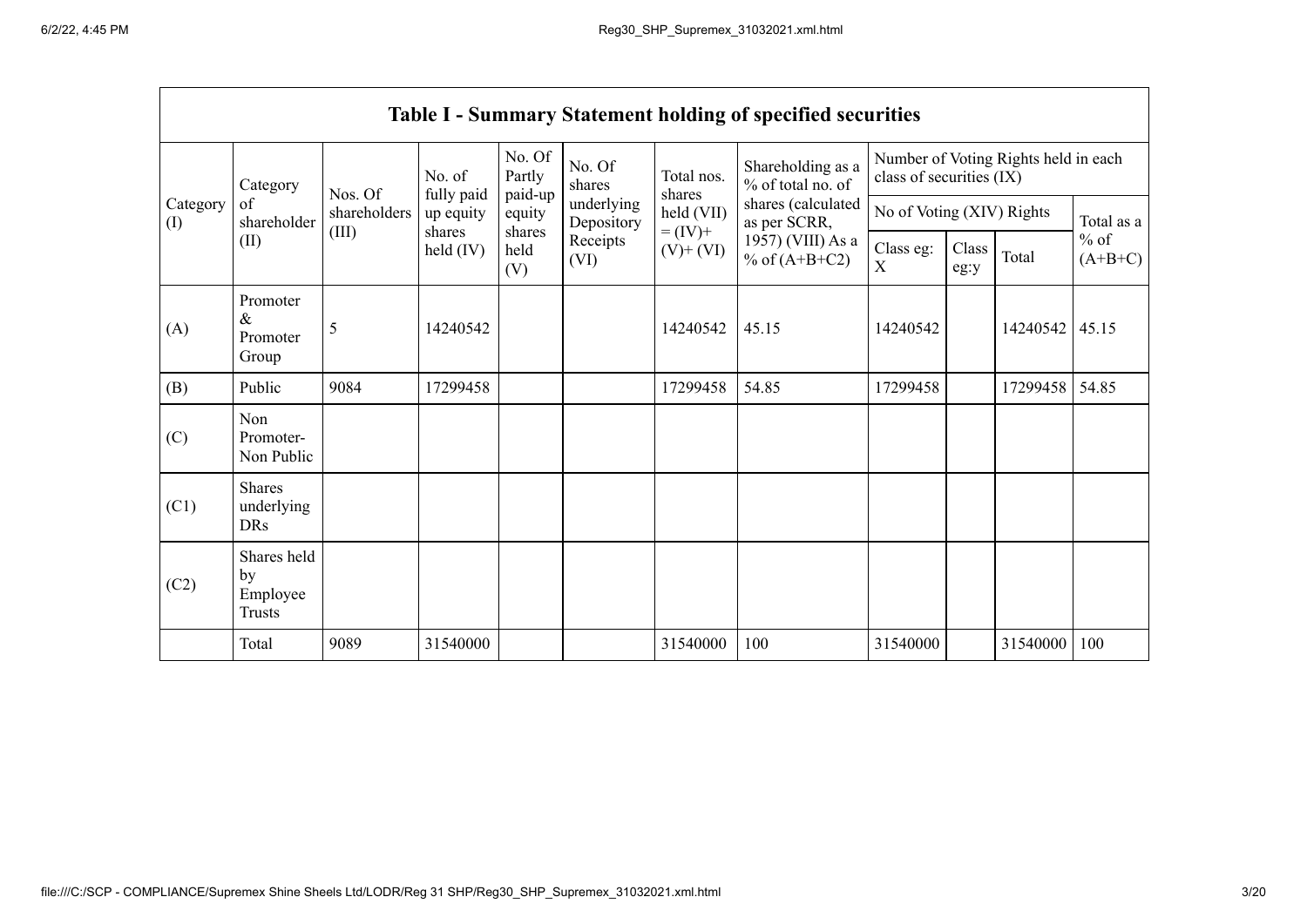|          |                                                         |                                                 |                                       |                                                           | <b>Table I - Summary Statement holding of specified securities</b>                         |                                        |                                                  |                                                                               |                                                  |                                       |
|----------|---------------------------------------------------------|-------------------------------------------------|---------------------------------------|-----------------------------------------------------------|--------------------------------------------------------------------------------------------|----------------------------------------|--------------------------------------------------|-------------------------------------------------------------------------------|--------------------------------------------------|---------------------------------------|
| Category | No. Of<br><b>Shares</b><br>Category<br>Underlying<br>of |                                                 | No. of<br><b>Shares</b><br>Underlying | No. Of Shares<br>Underlying<br>Outstanding<br>convertible | Shareholding, as a %<br>assuming full<br>conversion of<br>convertible securities (         | Number of<br>Locked in<br>shares (XII) |                                                  | Number of<br><b>Shares</b><br>pledged or<br>otherwise<br>encumbered<br>(XIII) |                                                  | Number of<br>equity shares<br>held in |
| (I)      | shareholder<br>(II)                                     | Outstanding<br>convertible<br>securities<br>(X) | Outstanding<br>Warrants<br>$(X_i)$    | securities and<br>No. Of<br>Warrants (Xi)<br>(a)          | as a percentage of<br>diluted share capital)<br>$(XI) = (VII)+(X) As a %$<br>of $(A+B+C2)$ |                                        | As a<br>$%$ of<br>total<br>Shares<br>held<br>(b) | No.<br>(a)                                                                    | As a<br>$%$ of<br>total<br>Shares<br>held<br>(b) | dematerialized<br>form $(XIV)$        |
| (A)      | Promoter<br>$\&$<br>Promoter<br>Group                   |                                                 |                                       |                                                           | 45.15                                                                                      |                                        |                                                  |                                                                               |                                                  | 14240542                              |
| (B)      | Public                                                  |                                                 |                                       |                                                           | 54.85                                                                                      |                                        |                                                  |                                                                               |                                                  | 17234408                              |
| (C)      | Non<br>Promoter-<br>Non Public                          |                                                 |                                       |                                                           |                                                                                            |                                        |                                                  |                                                                               |                                                  |                                       |
| (C1)     | <b>Shares</b><br>underlying<br><b>DRs</b>               |                                                 |                                       |                                                           |                                                                                            |                                        |                                                  |                                                                               |                                                  |                                       |
| (C2)     | Shares held<br>by<br>Employee<br><b>Trusts</b>          |                                                 |                                       |                                                           |                                                                                            |                                        |                                                  |                                                                               |                                                  |                                       |
|          | Total                                                   |                                                 |                                       |                                                           | 100                                                                                        |                                        |                                                  |                                                                               |                                                  | 31474950                              |

 $\overline{\phantom{0}}$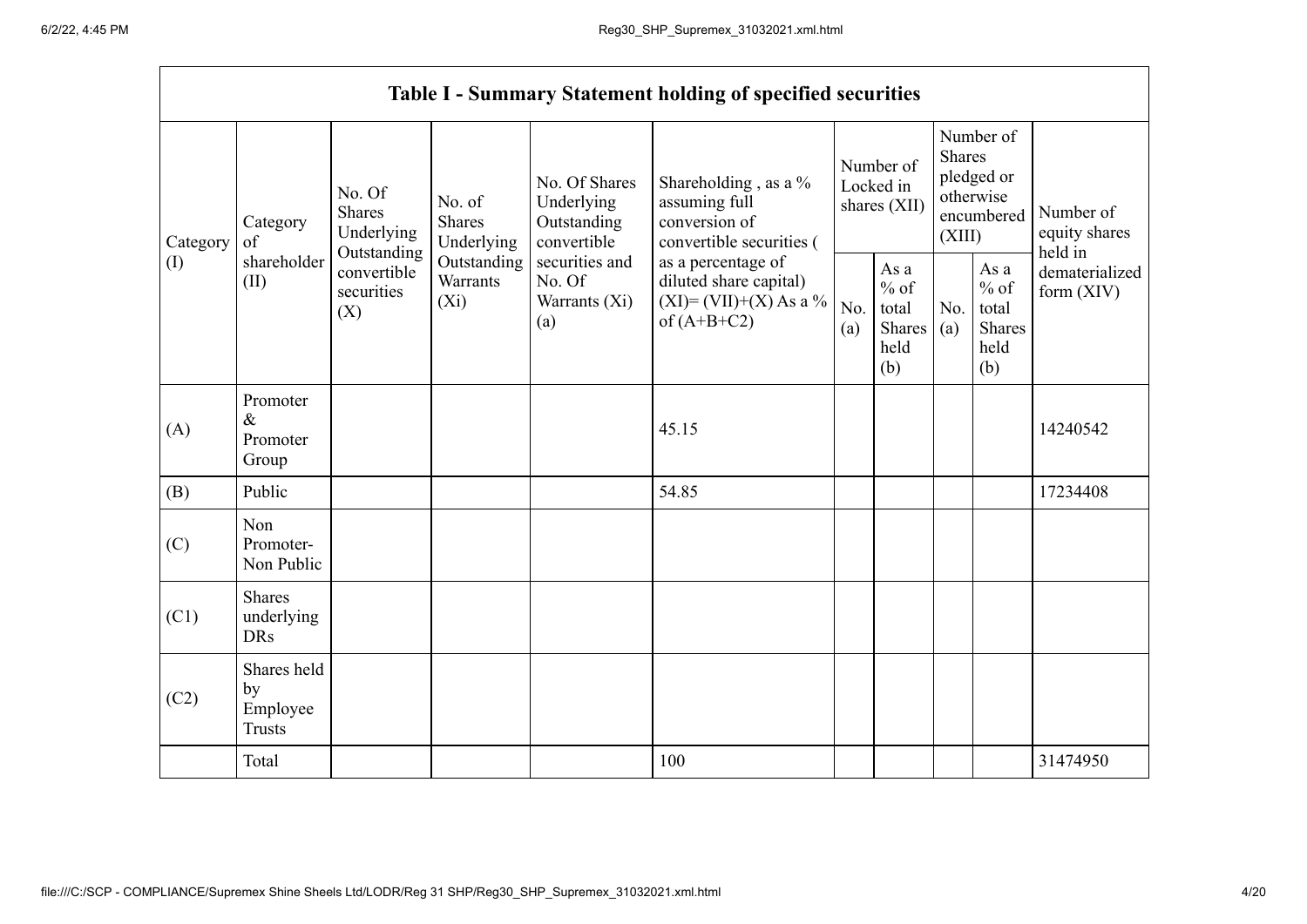$\blacksquare$ 

|                                                                                                | Table II - Statement showing shareholding pattern of the Promoter and Promoter Group |                         |                         |                                 |                                    |                             |                                                      |                                                                  |               |          |                                 |
|------------------------------------------------------------------------------------------------|--------------------------------------------------------------------------------------|-------------------------|-------------------------|---------------------------------|------------------------------------|-----------------------------|------------------------------------------------------|------------------------------------------------------------------|---------------|----------|---------------------------------|
|                                                                                                |                                                                                      |                         | No. of                  | No.<br><b>Of</b>                | No. Of                             | Total nos.                  | Shareholding<br>as a % of<br>total no. of            | Number of Voting Rights held in each<br>class of securities (IX) |               |          |                                 |
| Sr.                                                                                            | Category &<br>Name of the                                                            | Nos. Of<br>shareholders | fully paid<br>up equity | Partly<br>paid-<br>up           | shares<br>underlying<br>Depository | shares<br>held<br>$(VII) =$ | shares<br>(calculated as                             | No of Voting (XIV) Rights                                        |               |          | Total<br>as a $\%$              |
|                                                                                                | Shareholders (I)                                                                     | (III)                   | shares<br>held $(IV)$   | equity<br>shares<br>held<br>(V) | Receipts<br>(VI)                   | $(IV)$ +<br>$(V)$ + $(VI)$  | per SCRR,<br>1957) (VIII)<br>As a % of<br>$(A+B+C2)$ | Class eg:<br>$\mathbf X$                                         | Class<br>eg:y | Total    | of<br>Total<br>Voting<br>rights |
| $\mathbf{A}$                                                                                   | Table II - Statement showing shareholding pattern of the Promoter and Promoter Group |                         |                         |                                 |                                    |                             |                                                      |                                                                  |               |          |                                 |
| (1)                                                                                            | Indian                                                                               |                         |                         |                                 |                                    |                             |                                                      |                                                                  |               |          |                                 |
| (a)                                                                                            | Individuals/Hindu<br>undivided Family                                                | 5                       | 14240542                |                                 |                                    | 14240542                    | 45.15                                                | 14240542                                                         |               | 14240542 | 45.15                           |
| Sub-Total<br>(A)(1)                                                                            |                                                                                      | 5                       | 14240542                |                                 |                                    | 14240542                    | 45.15                                                | 14240542                                                         |               | 14240542 | 45.15                           |
| (2)                                                                                            | Foreign                                                                              |                         |                         |                                 |                                    |                             |                                                      |                                                                  |               |          |                                 |
| Total<br>Shareholding<br>of Promoter<br>and<br>Promoter<br>Group $(A)=$<br>$(A)(1)+(A)$<br>(2) |                                                                                      | 5                       | 14240542                |                                 |                                    | 14240542                    | 45.15                                                | 14240542                                                         |               | 14240542 | 45.15                           |
| $\, {\bf B}$                                                                                   | Table III - Statement showing shareholding pattern of the Public shareholder         |                         |                         |                                 |                                    |                             |                                                      |                                                                  |               |          |                                 |
| (1)                                                                                            | Institutions                                                                         |                         |                         |                                 |                                    |                             |                                                      |                                                                  |               |          |                                 |
| (3)                                                                                            | Non-institutions                                                                     |                         |                         |                                 |                                    |                             |                                                      |                                                                  |               |          |                                 |
| (a(i))                                                                                         | Individuals -<br>i.Individual<br>shareholders<br>holding nominal                     | 9021                    | 8662826                 |                                 |                                    | 8662826                     | 27.47                                                | 8662826                                                          |               | 8662826  | 27.47                           |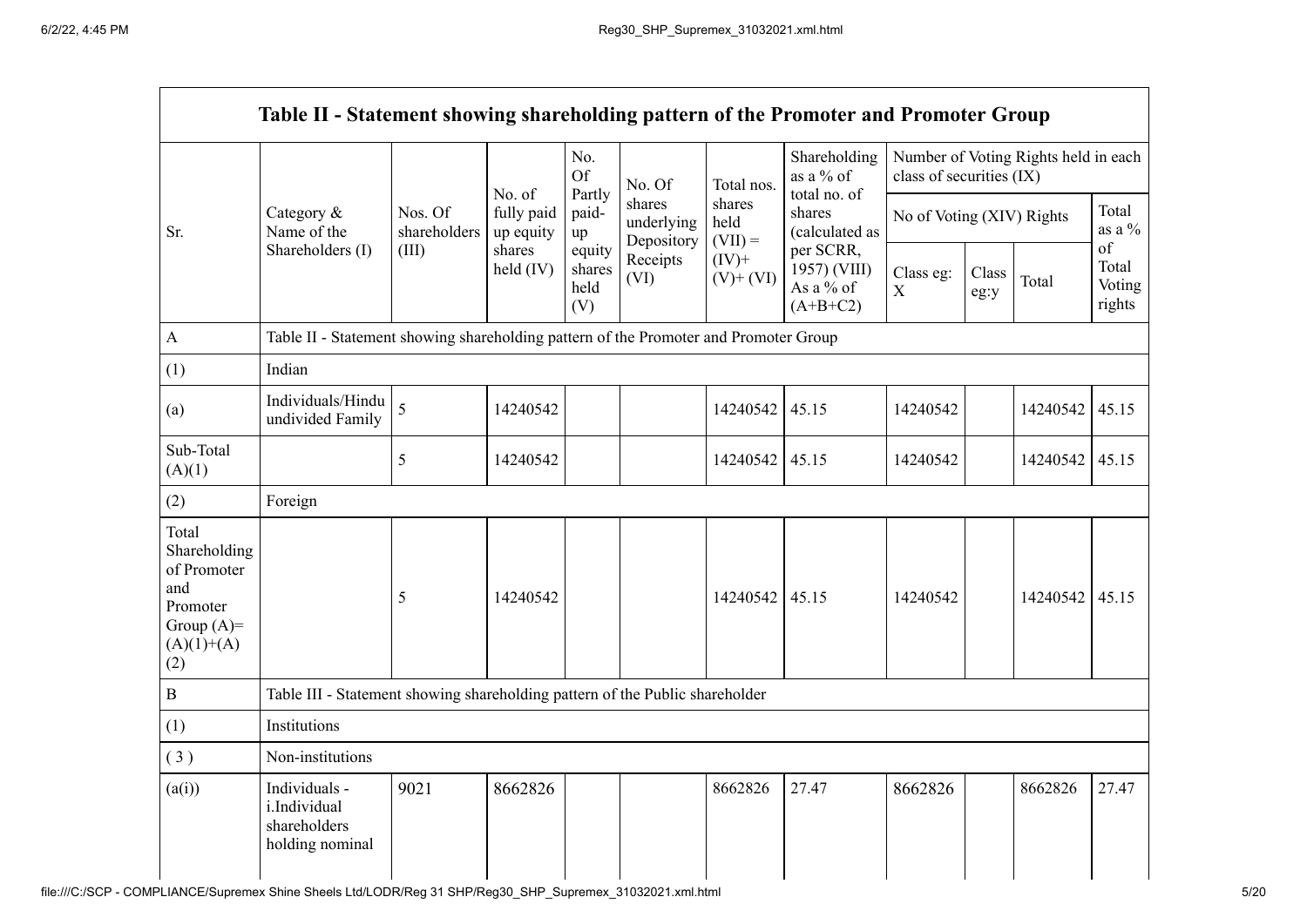|                                                                               | share capital up<br>to Rs. 2 lakhs.                                                                                 |                |          |  |          |       |          |          |       |
|-------------------------------------------------------------------------------|---------------------------------------------------------------------------------------------------------------------|----------------|----------|--|----------|-------|----------|----------|-------|
| (a(ii))                                                                       | Individuals - ii.<br>Individual<br>shareholders<br>holding nominal<br>share capital in<br>excess of Rs. 2<br>lakhs. | $\overline{7}$ | 2080142  |  | 2080142  | 6.6   | 2080142  | 2080142  | 6.6   |
| (e)                                                                           | Any Other<br>(specify)                                                                                              | 56             | 6556490  |  | 6556490  | 20.79 | 6556490  | 6556490  | 20.79 |
| Sub-Total<br>(B)(3)                                                           |                                                                                                                     | 9084           | 17299458 |  | 17299458 | 54.85 | 17299458 | 17299458 | 54.85 |
| <b>Total Public</b><br>Shareholding<br>$(B)= (B)(1) +$<br>$(B)(2)+(B)$<br>(3) |                                                                                                                     | 9084           | 17299458 |  | 17299458 | 54.85 | 17299458 | 17299458 | 54.85 |
| $\mathbf C$                                                                   | Table IV - Statement showing shareholding pattern of the Non Promoter- Non Public shareholder                       |                |          |  |          |       |          |          |       |
| Total (<br>$A+B+C2$ )                                                         |                                                                                                                     | 9089           | 31540000 |  | 31540000 | 100   | 31540000 | 31540000 | 100   |
| Total<br>$(A+B+C)$                                                            |                                                                                                                     | 9089           | 31540000 |  | 31540000 | 100   | 31540000 | 31540000 | 100   |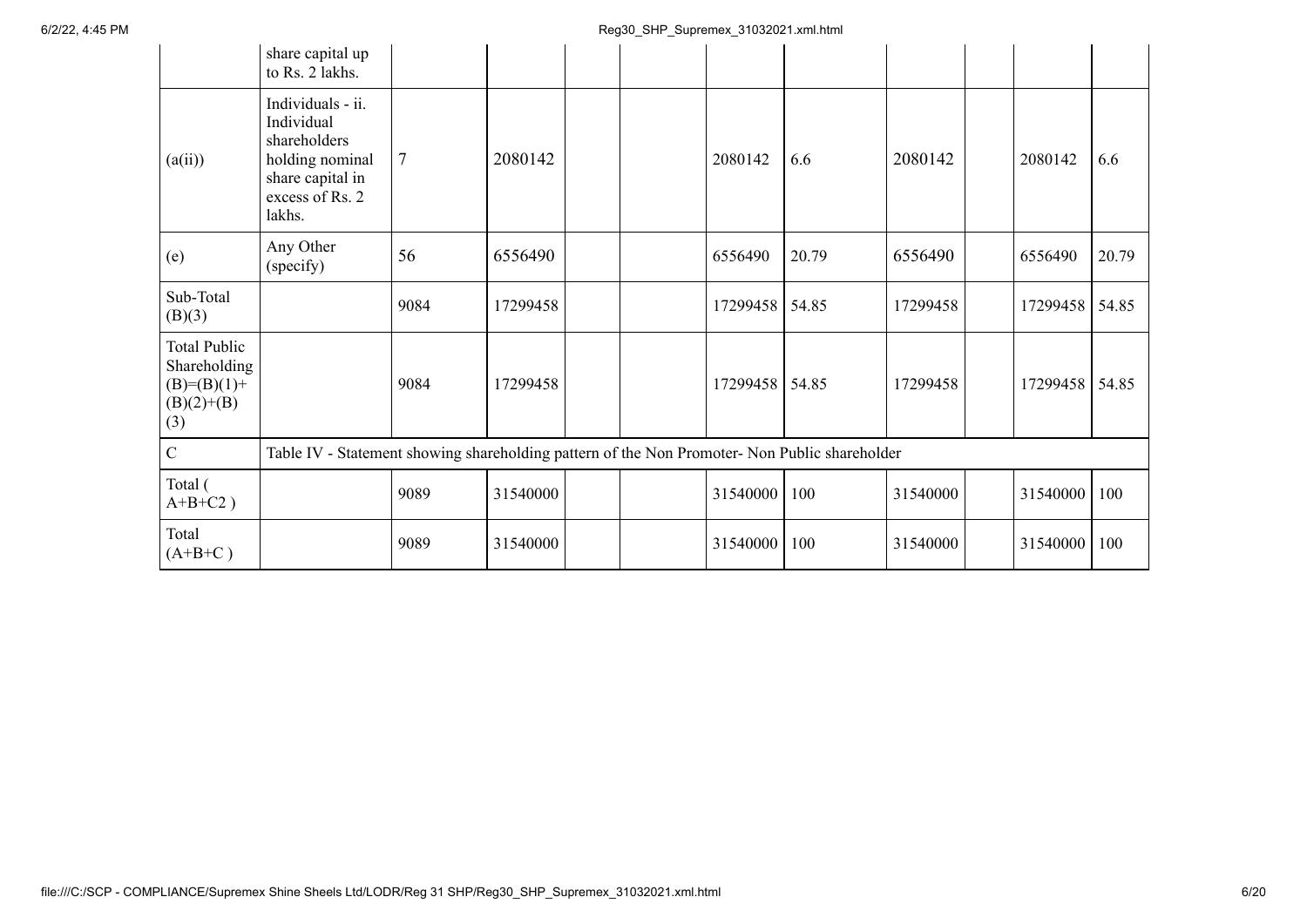|                                                                                         |                                                 |                                                                              |                                                                  | Table II - Statement showing shareholding pattern of the Promoter and Promoter Group    |            |                                                         |            |                                                                               |                                       |  |
|-----------------------------------------------------------------------------------------|-------------------------------------------------|------------------------------------------------------------------------------|------------------------------------------------------------------|-----------------------------------------------------------------------------------------|------------|---------------------------------------------------------|------------|-------------------------------------------------------------------------------|---------------------------------------|--|
| Sr.                                                                                     | No. Of<br><b>Shares</b><br>Underlying           | No. of<br><b>Shares</b><br>Underlying                                        | No. Of Shares<br>Underlying<br>Outstanding                       | Shareholding , as a $\%$<br>assuming full conversion of<br>convertible securities (as a |            | Number of<br>Locked in<br>shares (XII)                  |            | Number of<br><b>Shares</b><br>pledged or<br>otherwise<br>encumbered<br>(XIII) | Number of<br>equity shares<br>held in |  |
|                                                                                         | Outstanding<br>convertible<br>securities<br>(X) | Outstanding<br>Warrants<br>$(X_i)$                                           | convertible<br>securities and<br>No. Of Warrants<br>$(Xi)$ $(a)$ | percentage of diluted share<br>capital) $(XI) = (VII)+(X) As$<br>a % of $(A+B+C2)$      | No.<br>(a) | As a<br>$%$ of<br>total<br><b>Shares</b><br>held<br>(b) | No.<br>(a) | As a<br>$%$ of<br>total<br><b>Shares</b><br>held<br>(b)                       | dematerialized<br>form $(XIV)$        |  |
| $\mathbf{A}$                                                                            |                                                 |                                                                              |                                                                  | Table II - Statement showing shareholding pattern of the Promoter and Promoter Group    |            |                                                         |            |                                                                               |                                       |  |
| (1)                                                                                     | Indian                                          |                                                                              |                                                                  |                                                                                         |            |                                                         |            |                                                                               |                                       |  |
| (a)                                                                                     |                                                 |                                                                              |                                                                  | 45.15                                                                                   |            |                                                         |            |                                                                               | 14240542                              |  |
| Sub-Total (A)<br>(1)                                                                    |                                                 |                                                                              |                                                                  | 45.15                                                                                   |            |                                                         |            |                                                                               | 14240542                              |  |
| (2)                                                                                     | Foreign                                         |                                                                              |                                                                  |                                                                                         |            |                                                         |            |                                                                               |                                       |  |
| Total<br>Shareholding<br>of Promoter<br>and Promoter<br>Group $(A)=$<br>$(A)(1)+(A)(2)$ |                                                 |                                                                              |                                                                  | 45.15                                                                                   |            |                                                         |            |                                                                               | 14240542                              |  |
| $\overline{B}$                                                                          |                                                 | Table III - Statement showing shareholding pattern of the Public shareholder |                                                                  |                                                                                         |            |                                                         |            |                                                                               |                                       |  |
| (1)                                                                                     | Institutions                                    |                                                                              |                                                                  |                                                                                         |            |                                                         |            |                                                                               |                                       |  |
| (3)                                                                                     | Non-institutions                                |                                                                              |                                                                  |                                                                                         |            |                                                         |            |                                                                               |                                       |  |
| (a(i))                                                                                  |                                                 | 8598306<br>27.47                                                             |                                                                  |                                                                                         |            |                                                         |            |                                                                               |                                       |  |
| (a(ii))                                                                                 |                                                 |                                                                              |                                                                  | 6.6                                                                                     |            |                                                         |            |                                                                               | 2080142                               |  |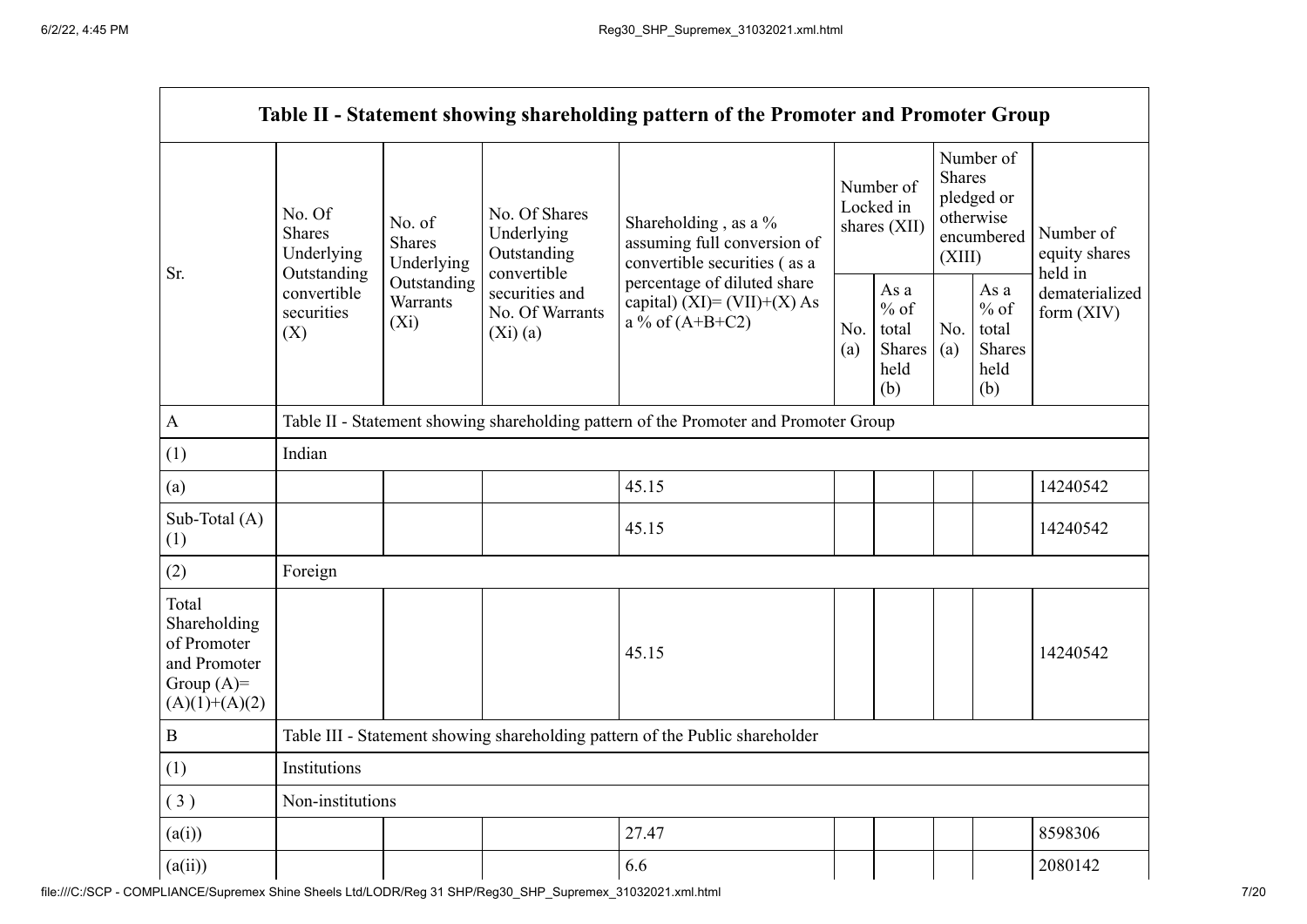## 6/2/22, 4:45 PM Reg30\_SHP\_Supremex\_31032021.xml.html

| (e)                                                                     |  | 20.79                                                                                         |  |  | 6555960  |
|-------------------------------------------------------------------------|--|-----------------------------------------------------------------------------------------------|--|--|----------|
| Sub-Total $(B)$<br>(3)                                                  |  | 54.85                                                                                         |  |  | 17234408 |
| <b>Total Public</b><br>Shareholding<br>$(B)=(B)(1)+$<br>$(B)(2)+(B)(3)$ |  | 54.85                                                                                         |  |  | 17234408 |
| $\mathcal{C}$                                                           |  | Table IV - Statement showing shareholding pattern of the Non Promoter- Non Public shareholder |  |  |          |
| Total (<br>$A+B+C2$ )                                                   |  | 100                                                                                           |  |  | 31474950 |
| Total $(A+B+C$                                                          |  | 100                                                                                           |  |  | 31474950 |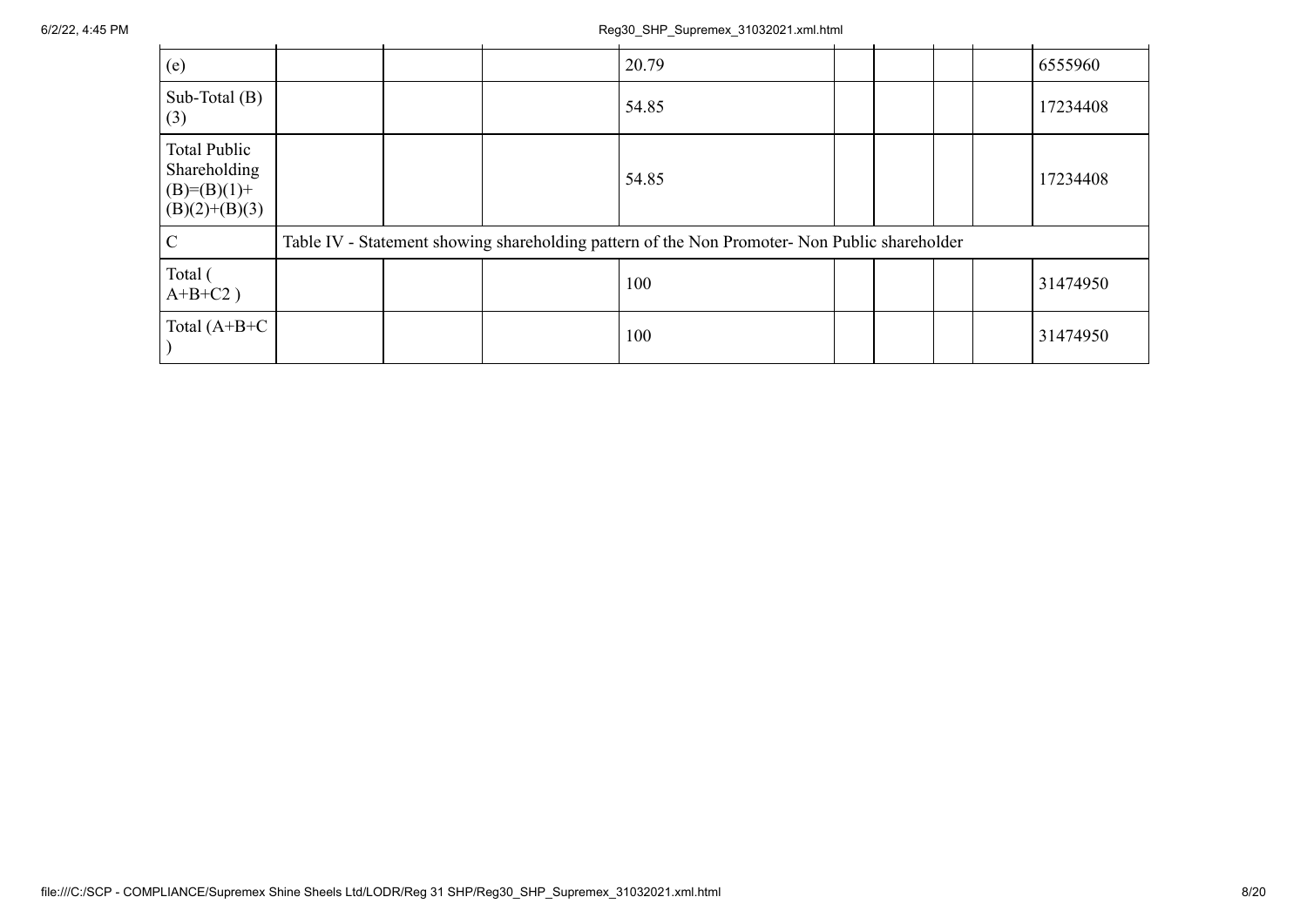| <b>Individuals/Hindu undivided Family</b>                                                                            |                                                               |                                   |                               |                                      |                                    |                          |  |  |  |
|----------------------------------------------------------------------------------------------------------------------|---------------------------------------------------------------|-----------------------------------|-------------------------------|--------------------------------------|------------------------------------|--------------------------|--|--|--|
| Searial No.                                                                                                          | $\mathbf{1}$                                                  | $\overline{2}$                    | $\overline{3}$                | $\overline{4}$                       | 5                                  |                          |  |  |  |
| Name of the<br>Shareholders (I)                                                                                      | <b>KAUSHAL</b><br><b>ANAND SHAH</b>                           | <b>ANAND MANOJ</b><br><b>SHAH</b> | <b>MILAN B</b><br><b>SHAH</b> | <b>HASMUKH</b><br><b>KARMAN GALA</b> | <b>AMISHA</b><br><b>MILAN SHAH</b> | Click here to<br>go back |  |  |  |
| PAN(II)                                                                                                              | ANOPS1060R                                                    | AJUPS8123R                        | BAQPS9504N                    | AFVPG0780P                           | AJDPC9559N                         | Total                    |  |  |  |
| No. of fully paid<br>up equity shares<br>$held$ (IV)                                                                 | 6367070                                                       | 6091921                           | 1042541                       | 632340                               | 106670                             | 14240542                 |  |  |  |
| No. Of Partly paid-<br>up equity shares<br>held(V)                                                                   |                                                               |                                   |                               |                                      |                                    |                          |  |  |  |
| No. Of shares<br>underlying<br>Depository<br>Receipts (VI)                                                           |                                                               |                                   |                               |                                      |                                    |                          |  |  |  |
| Total nos. shares<br>held $(VII) = (IV) +$<br>$(V)$ + $(VI)$                                                         | 6367070                                                       | 6091921                           | 1042541                       | 632340                               | 106670                             | 14240542                 |  |  |  |
| Shareholding as a<br>% of total no. of<br>shares (calculated<br>as per SCRR,<br>1957) (VIII) As a<br>% of $(A+B+C2)$ | 20.19                                                         | 19.31                             | 3.31                          | $\overline{2}$                       | 0.34                               | 45.15                    |  |  |  |
|                                                                                                                      | Number of Voting Rights held in each class of securities (IX) |                                   |                               |                                      |                                    |                          |  |  |  |
| Class eg: $X$                                                                                                        | 6367070                                                       | 6091921                           | 1042541                       | 632340                               | 106670                             | 14240542                 |  |  |  |
| Class eg:y                                                                                                           |                                                               |                                   |                               |                                      |                                    |                          |  |  |  |
| Total                                                                                                                | 6367070                                                       | 6091921                           | 1042541                       | 632340                               | 106670                             | 14240542                 |  |  |  |
| Total as a % of<br>Total Voting rights                                                                               | 20.19                                                         | 19.31                             | 3.31                          | $\overline{2}$                       | 0.34                               | 45.15                    |  |  |  |
|                                                                                                                      |                                                               |                                   |                               |                                      |                                    |                          |  |  |  |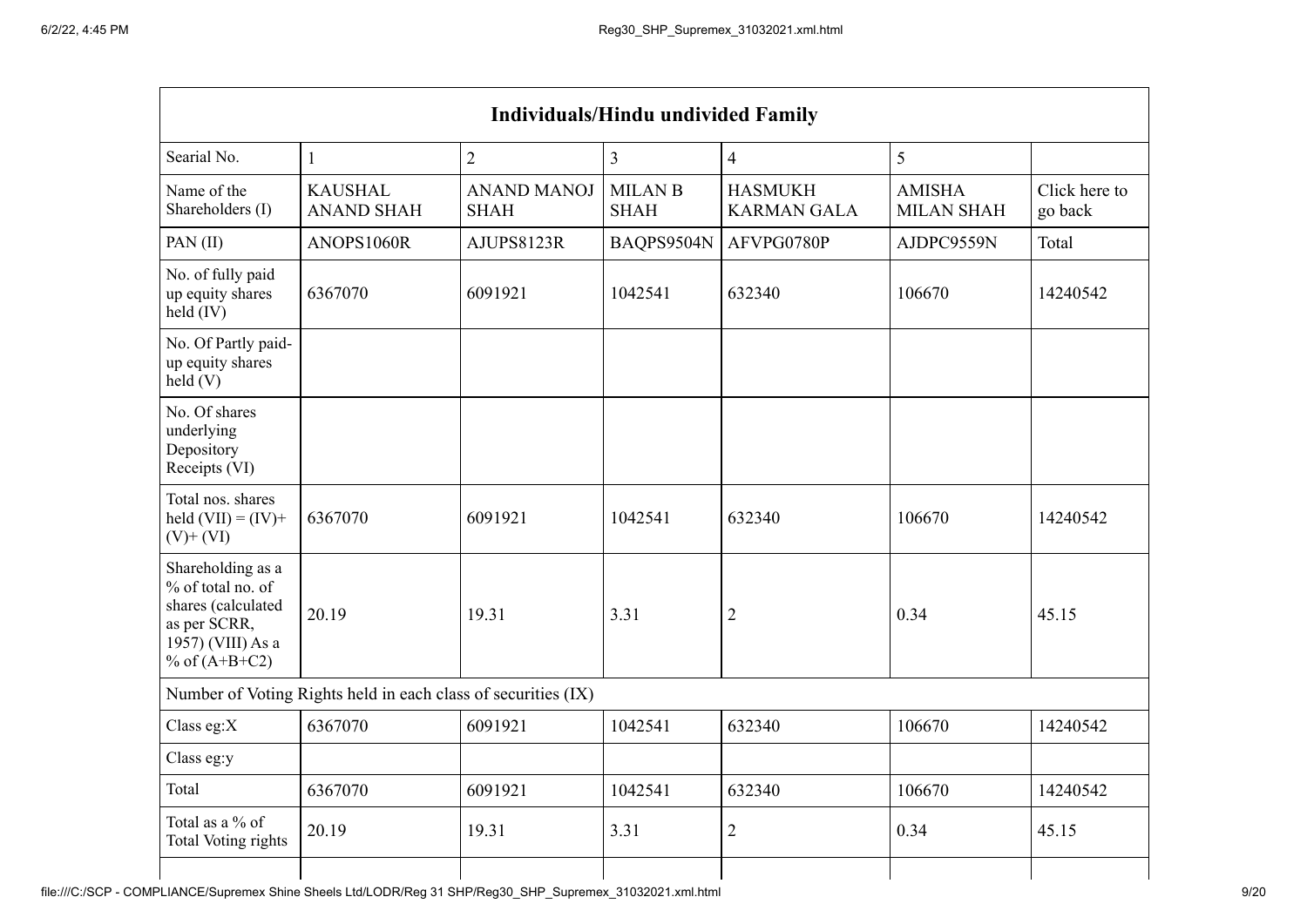| No. Of Shares<br>Underlying<br>Outstanding<br>convertible<br>securities $(X)$                                                                                                               |                                                         |         |         |        |        |          |
|---------------------------------------------------------------------------------------------------------------------------------------------------------------------------------------------|---------------------------------------------------------|---------|---------|--------|--------|----------|
| No. of Shares<br>Underlying<br>Outstanding<br>Warrants (Xi)                                                                                                                                 |                                                         |         |         |        |        |          |
| No. Of Shares<br>Underlying<br>Outstanding<br>convertible<br>securities and No.<br>Of Warrants (Xi)<br>(a)                                                                                  |                                                         |         |         |        |        |          |
| Shareholding, as a<br>$\%$ assuming full<br>conversion of<br>convertible<br>securities (as a<br>percentage of<br>diluted share<br>capital) (XI)=<br>$(VII)+(Xi)(a)$ As a<br>% of $(A+B+C2)$ | 20.19                                                   | 19.31   | 3.31    | 2      | 0.34   | 45.15    |
| Number of Locked in shares (XII)                                                                                                                                                            |                                                         |         |         |        |        |          |
| No. $(a)$                                                                                                                                                                                   |                                                         |         |         |        |        |          |
| As a % of total<br>Shares held (b)                                                                                                                                                          |                                                         |         |         |        |        |          |
|                                                                                                                                                                                             | Number of Shares pledged or otherwise encumbered (XIII) |         |         |        |        |          |
| No. $(a)$                                                                                                                                                                                   |                                                         |         |         |        |        |          |
| As a % of total<br>Shares held (b)                                                                                                                                                          |                                                         |         |         |        |        |          |
| Number of equity<br>shares held in                                                                                                                                                          | 6367070                                                 | 6091921 | 1042541 | 632340 | 106670 | 14240542 |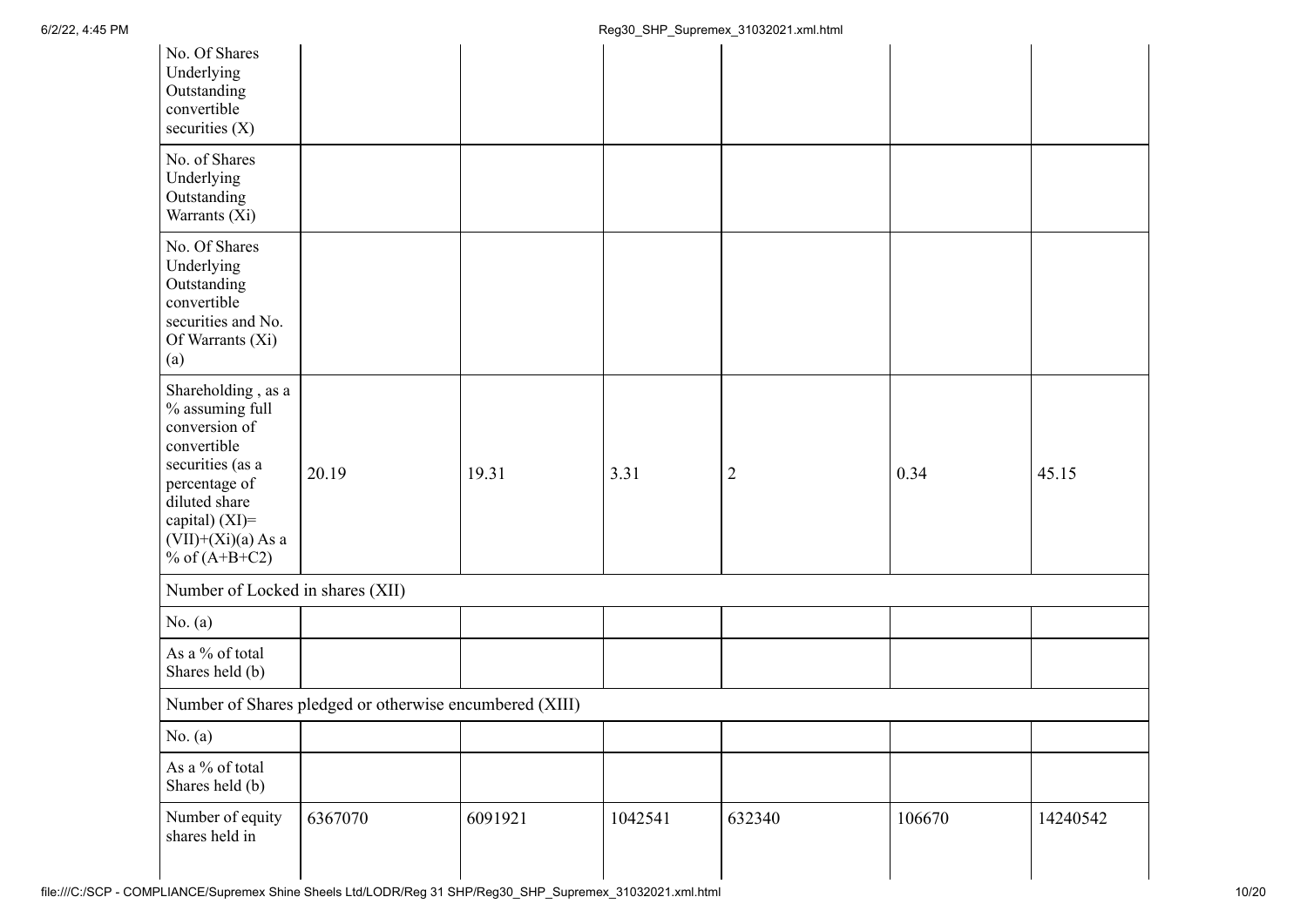| dematerialized<br>form $(XIV)$  |          |          |          |          |          |  |
|---------------------------------|----------|----------|----------|----------|----------|--|
| Reason for not providing PAN    |          |          |          |          |          |  |
| Reason for not<br>providing PAN |          |          |          |          |          |  |
| Shareholder type                | Promoter | Promoter | Promoter | Promoter | Promoter |  |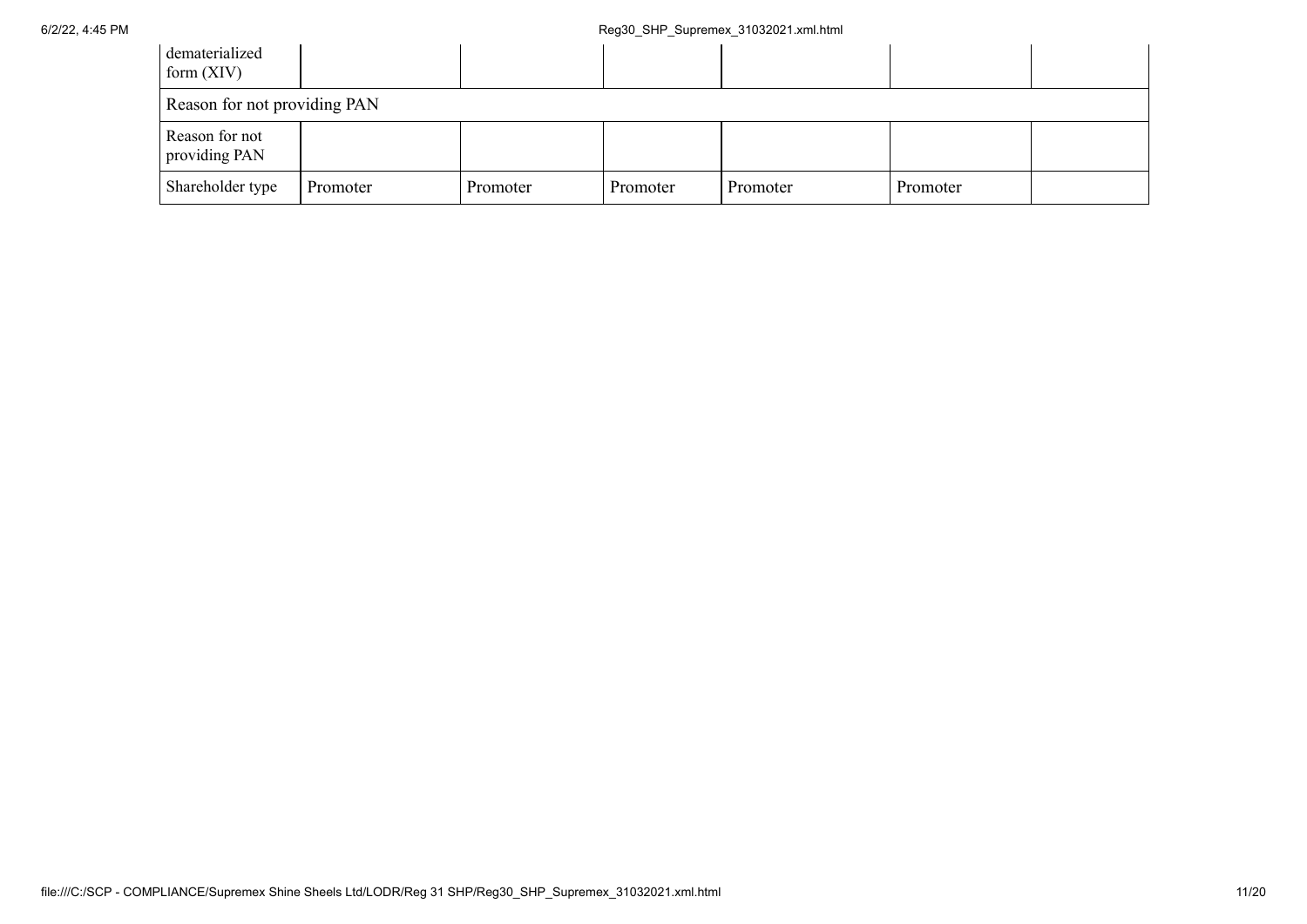|                                                                                                                      | Individuals - ii. Individual shareholders holding nominal share capital in excess of Rs. 2 lakhs. |                       |
|----------------------------------------------------------------------------------------------------------------------|---------------------------------------------------------------------------------------------------|-----------------------|
| Searial No.                                                                                                          | $\mathbf{1}$                                                                                      |                       |
| Name of the<br>Shareholders (I)                                                                                      | SHITANSHU BIPIN VORA                                                                              | Click here to go back |
| PAN(II)                                                                                                              | AABPV4694A                                                                                        | Total                 |
| No. of fully paid<br>up equity shares<br>$held$ (IV)                                                                 | 501250                                                                                            | 501250                |
| No. Of Partly paid-<br>up equity shares<br>held(V)                                                                   |                                                                                                   |                       |
| No. Of shares<br>underlying<br>Depository<br>Receipts (VI)                                                           |                                                                                                   |                       |
| Total nos. shares<br>held $(VII) = (IV) +$<br>$(V)$ + $(VI)$                                                         | 501250                                                                                            | 501250                |
| Shareholding as a<br>% of total no. of<br>shares (calculated<br>as per SCRR,<br>1957) (VIII) As a<br>% of $(A+B+C2)$ | 1.59                                                                                              | 1.59                  |
|                                                                                                                      | Number of Voting Rights held in each class of securities (IX)                                     |                       |
| Class eg: X                                                                                                          | 501250                                                                                            | 501250                |
| Class eg:y                                                                                                           |                                                                                                   |                       |
| Total                                                                                                                | 501250                                                                                            | 501250                |
| Total as a % of<br><b>Total Voting rights</b>                                                                        | 1.59                                                                                              | 1.59                  |
|                                                                                                                      |                                                                                                   |                       |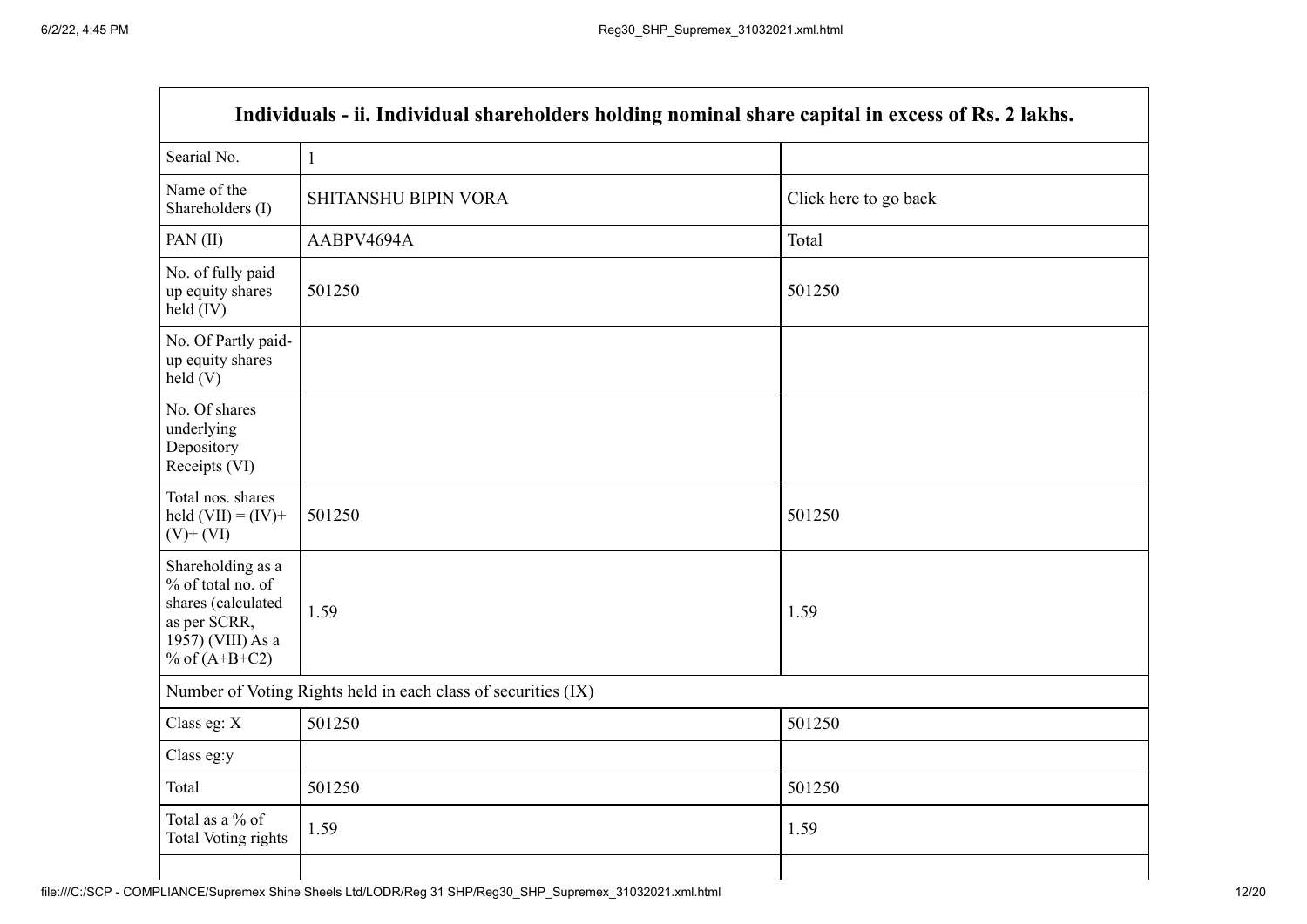| No. Of Shares<br>Underlying<br>Outstanding<br>convertible<br>securities $(X)$                                                                                                           |        |        |
|-----------------------------------------------------------------------------------------------------------------------------------------------------------------------------------------|--------|--------|
| No. of Shares<br>Underlying<br>Outstanding<br>Warrants (Xi)                                                                                                                             |        |        |
| No. Of Shares<br>Underlying<br>Outstanding<br>convertible<br>securities and No.<br>Of Warrants (Xi)<br>(a)                                                                              |        |        |
| Shareholding, as a<br>$\%$ assuming full<br>conversion of<br>convertible<br>securities (as a<br>percentage of<br>diluted share<br>capital) (XI)=<br>$(VII)+(X)$ As a %<br>of $(A+B+C2)$ | 1.59   | 1.59   |
| Number of Locked in shares (XII)                                                                                                                                                        |        |        |
| No. (a)                                                                                                                                                                                 |        |        |
| As a % of total<br>Shares held (b)                                                                                                                                                      |        |        |
| Number of equity<br>shares held in<br>${\tt dematerialized}$<br>form $(XIV)$                                                                                                            | 501250 | 501250 |
| Reason for not providing PAN                                                                                                                                                            |        |        |
| Reason for not<br>providing PAN                                                                                                                                                         |        |        |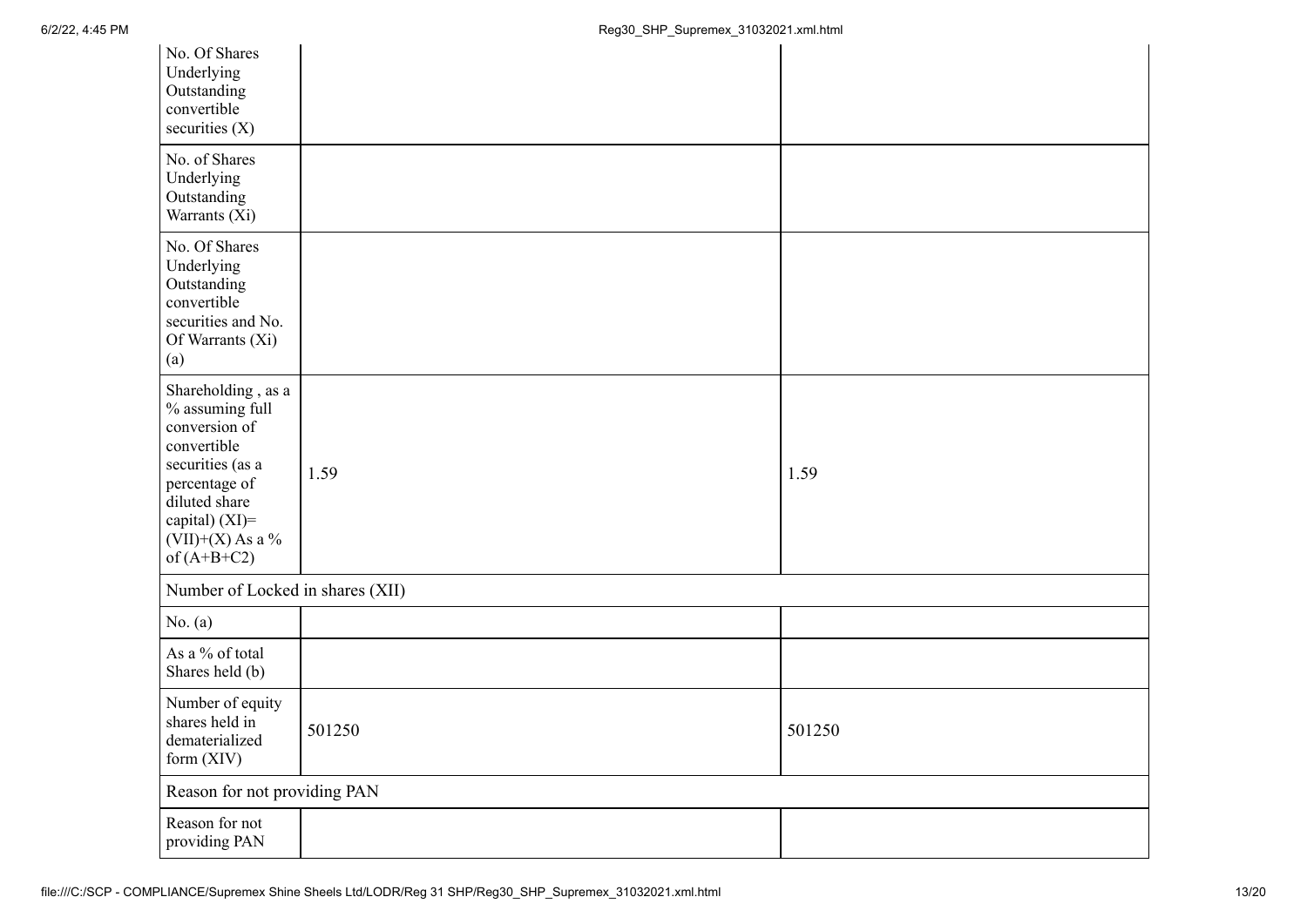| Any Other (specify)                                                                                                  |              |                                                   |                            |                     |                              |            |
|----------------------------------------------------------------------------------------------------------------------|--------------|---------------------------------------------------|----------------------------|---------------------|------------------------------|------------|
| Searial No.                                                                                                          | $\mathbf{1}$ | $\overline{2}$                                    | 3                          | $\overline{4}$      | 5                            | 6          |
| Category                                                                                                             | <b>LLP</b>   | <b>LLP</b>                                        | <b>Bodies</b><br>Corporate | Clearing<br>Members | Non-Resident Indian<br>(NRI) | <b>HUF</b> |
| Category / More<br>than 1 percentage                                                                                 | Category     | More than 1 percentage of<br>shareholding         | Category                   | Category            | Category                     | Category   |
| Name of the<br>Shareholders (I)                                                                                      |              | <b>OLUMPUS TRADING AND</b><br><b>ADVISORY LLP</b> |                            |                     |                              |            |
| PAN(II)                                                                                                              |              | AAEFO7839F                                        |                            |                     |                              |            |
| No. of the<br>Shareholders (I)                                                                                       | $\mathbf{1}$ | 1                                                 | 5                          | 10                  | 15                           | 25         |
| No. of fully paid<br>up equity shares<br>held (IV)                                                                   | 5575138      | 5575138                                           | 16656                      | 97278               | 21510                        | 845908     |
| No. Of Partly paid-<br>up equity shares<br>held(V)                                                                   |              |                                                   |                            |                     |                              |            |
| No. Of shares<br>underlying<br>Depository<br>Receipts (VI)                                                           |              |                                                   |                            |                     |                              |            |
| Total nos. shares<br>held $(VII) = (IV) +$<br>$(V)$ + $(VI)$                                                         | 5575138      | 5575138                                           | 16656                      | 97278               | 21510                        | 845908     |
| Shareholding as a<br>% of total no. of<br>shares (calculated<br>as per SCRR,<br>1957) (VIII) As a<br>% of $(A+B+C2)$ | 17.68        | 17.68                                             | 0.05                       | 0.31                | 0.07                         | 2.68       |
| Number of Voting Rights held in each class of securities (IX)                                                        |              |                                                   |                            |                     |                              |            |
|                                                                                                                      |              |                                                   |                            |                     |                              |            |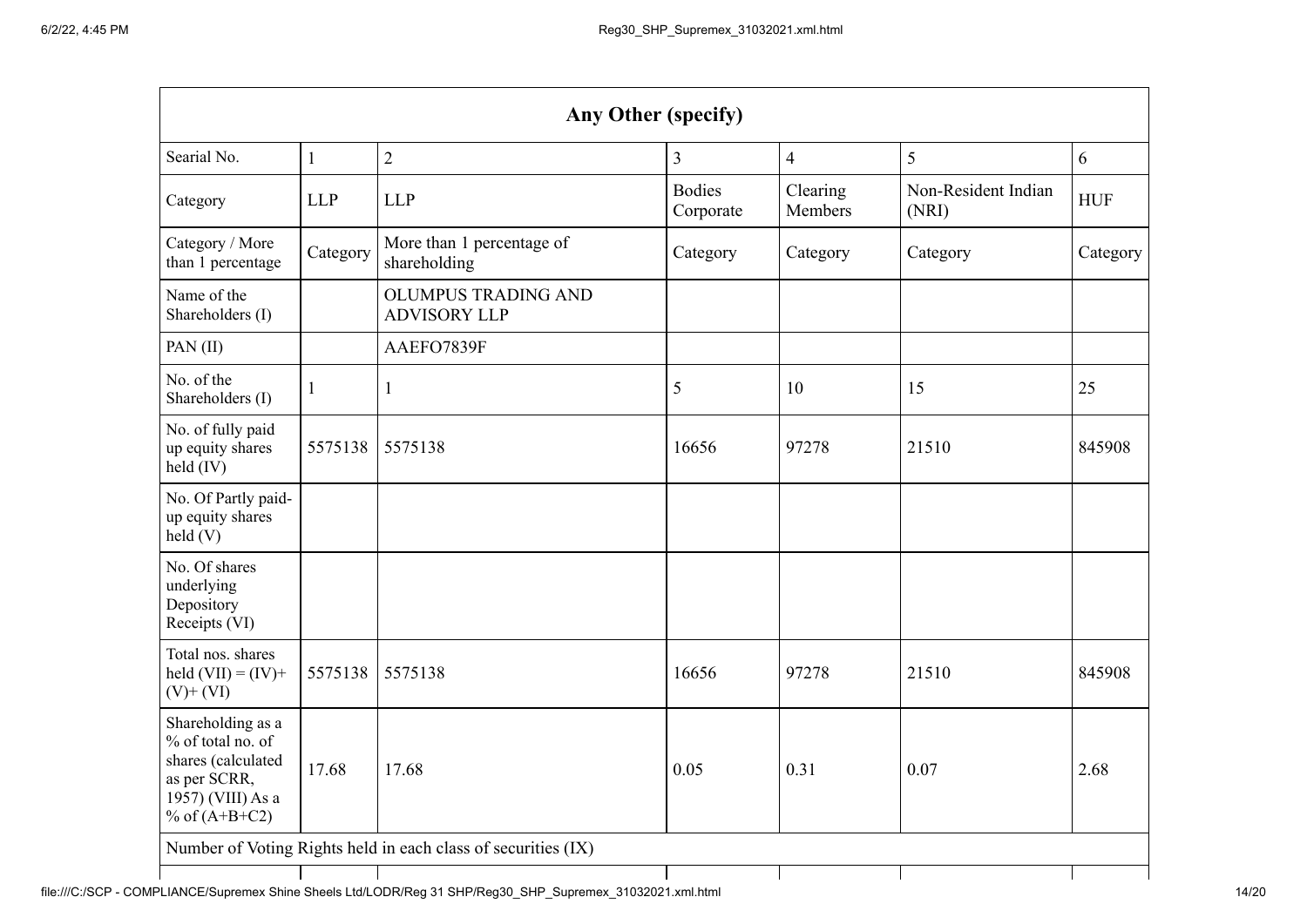6/2/22, 4:45 PM Reg30\_SHP\_Supremex\_31032021.xml.html

| Class eg: X                                                                                                                                                                          | 5575138 | 5575138 | 16656 | 97278 | 21510 | 845908 |
|--------------------------------------------------------------------------------------------------------------------------------------------------------------------------------------|---------|---------|-------|-------|-------|--------|
| Class eg:y                                                                                                                                                                           |         |         |       |       |       |        |
| Total                                                                                                                                                                                | 5575138 | 5575138 | 16656 | 97278 | 21510 | 845908 |
| Total as a % of<br><b>Total Voting rights</b>                                                                                                                                        | 17.68   | 17.68   | 0.05  | 0.31  | 0.07  | 2.68   |
| No. Of Shares<br>Underlying<br>Outstanding<br>convertible<br>securities $(X)$                                                                                                        |         |         |       |       |       |        |
| No. of Shares<br>Underlying<br>Outstanding<br>Warrants (Xi)                                                                                                                          |         |         |       |       |       |        |
| No. Of Shares<br>Underlying<br>Outstanding<br>convertible<br>securities and No.<br>Of Warrants (Xi)<br>(a)                                                                           |         |         |       |       |       |        |
| Shareholding, as a<br>% assuming full<br>conversion of<br>convertible<br>securities (as a<br>percentage of<br>diluted share<br>capital) (XI)=<br>$(VII)+(X)$ As a %<br>of $(A+B+C2)$ | 17.68   | 17.68   | 0.05  | 0.31  | 0.07  | 2.68   |
| Number of Locked in shares (XII)                                                                                                                                                     |         |         |       |       |       |        |
| No. (a)                                                                                                                                                                              |         |         |       |       |       |        |
| As a % of total<br>Shares held (b)                                                                                                                                                   |         |         |       |       |       |        |
| Number of equity<br>shares held in                                                                                                                                                   | 5575138 | 5575138 | 16126 | 97278 | 21510 | 845908 |

file:///C:/SCP - COMPLIANCE/Supremex Shine Sheels Ltd/LODR/Reg 31 SHP/Reg30\_SHP\_Supremex\_31032021.xml.html 15/20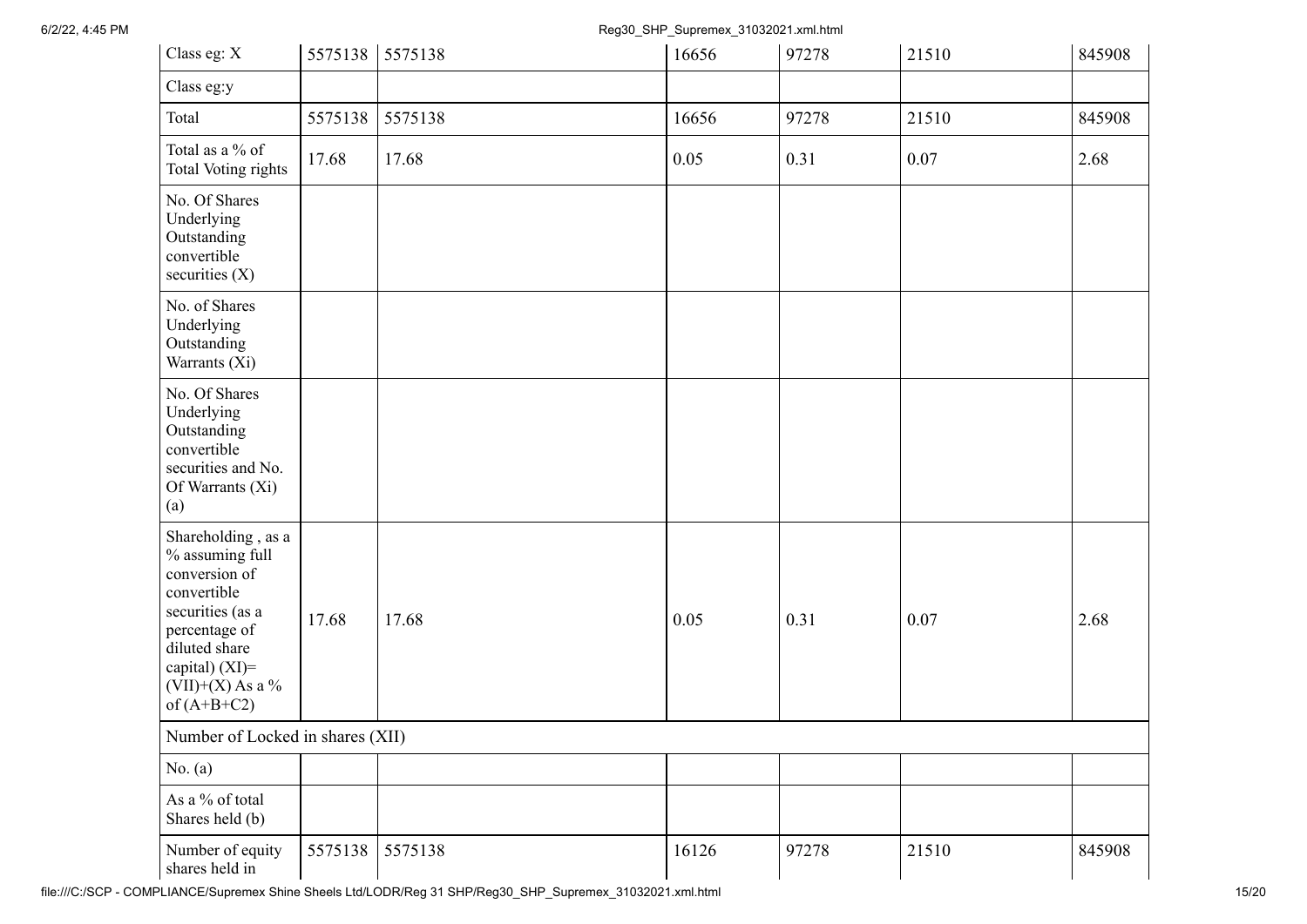| dematerialized<br>form $(XIV)$  |  |  |  |
|---------------------------------|--|--|--|
| Reason for not providing PAN    |  |  |  |
| Reason for not<br>providing PAN |  |  |  |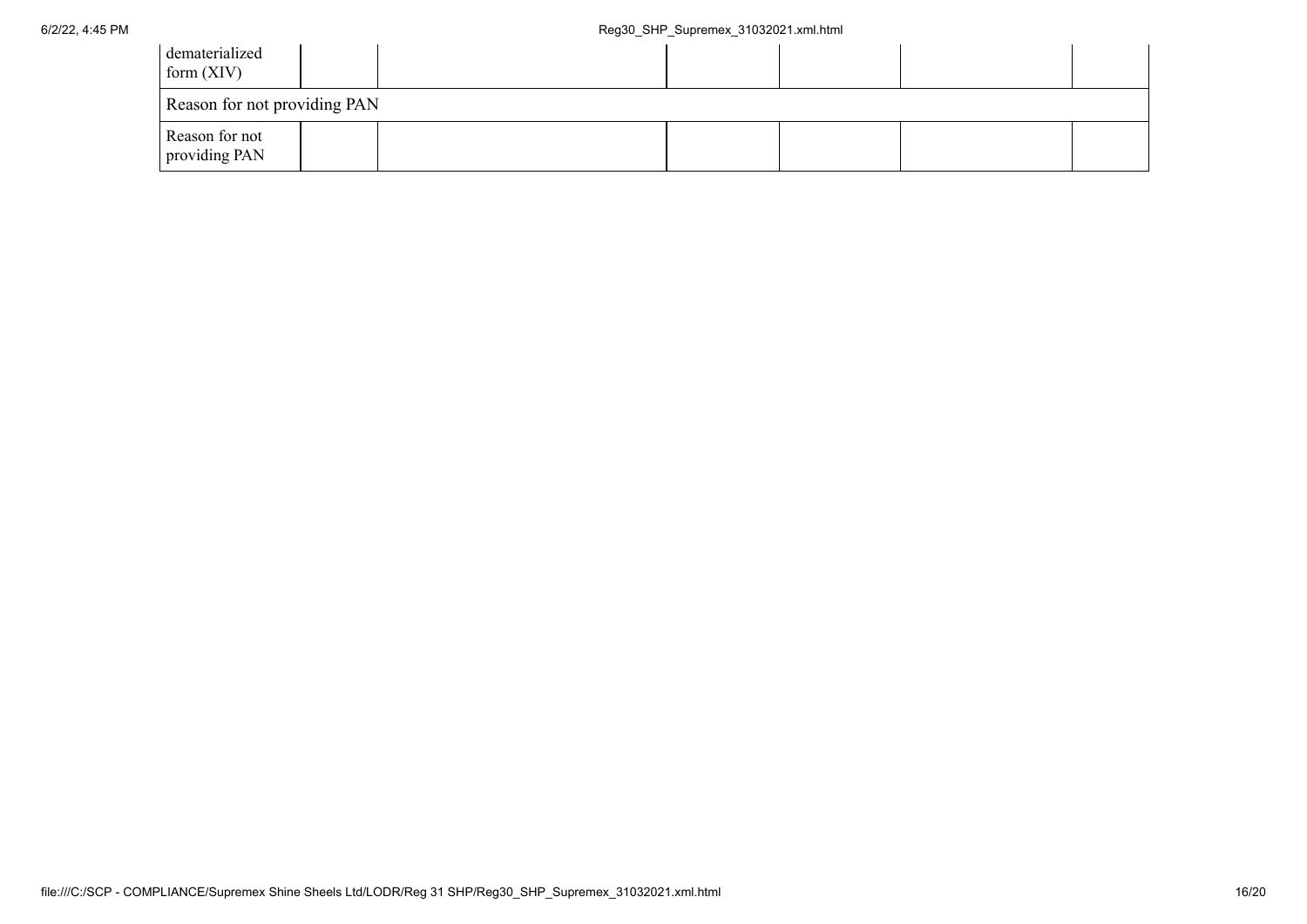| Any Other (specify)                                                                                                  |                       |  |
|----------------------------------------------------------------------------------------------------------------------|-----------------------|--|
| Searial No.                                                                                                          |                       |  |
| Category                                                                                                             |                       |  |
| Category / More<br>than 1 percentage                                                                                 |                       |  |
| Name of the<br>Shareholders (I)                                                                                      | Click here to go back |  |
| PAN(II)                                                                                                              | Total                 |  |
| No. of the<br>Shareholders (I)                                                                                       | 56                    |  |
| No. of fully paid<br>up equity shares<br>$held$ (IV)                                                                 | 6556490               |  |
| No. Of Partly paid-<br>up equity shares<br>held(V)                                                                   |                       |  |
| No. Of shares<br>underlying<br>Depository<br>Receipts (VI)                                                           |                       |  |
| Total nos. shares<br>held $(VII) = (IV) +$<br>$(V)$ + $(VI)$                                                         | 6556490               |  |
| Shareholding as a<br>% of total no. of<br>shares (calculated<br>as per SCRR,<br>1957) (VIII) As a<br>% of $(A+B+C2)$ | 20.79                 |  |
| Number of Voting Rights held in each class of securities (IX)                                                        |                       |  |
| Class eg: X                                                                                                          | 6556490               |  |
|                                                                                                                      |                       |  |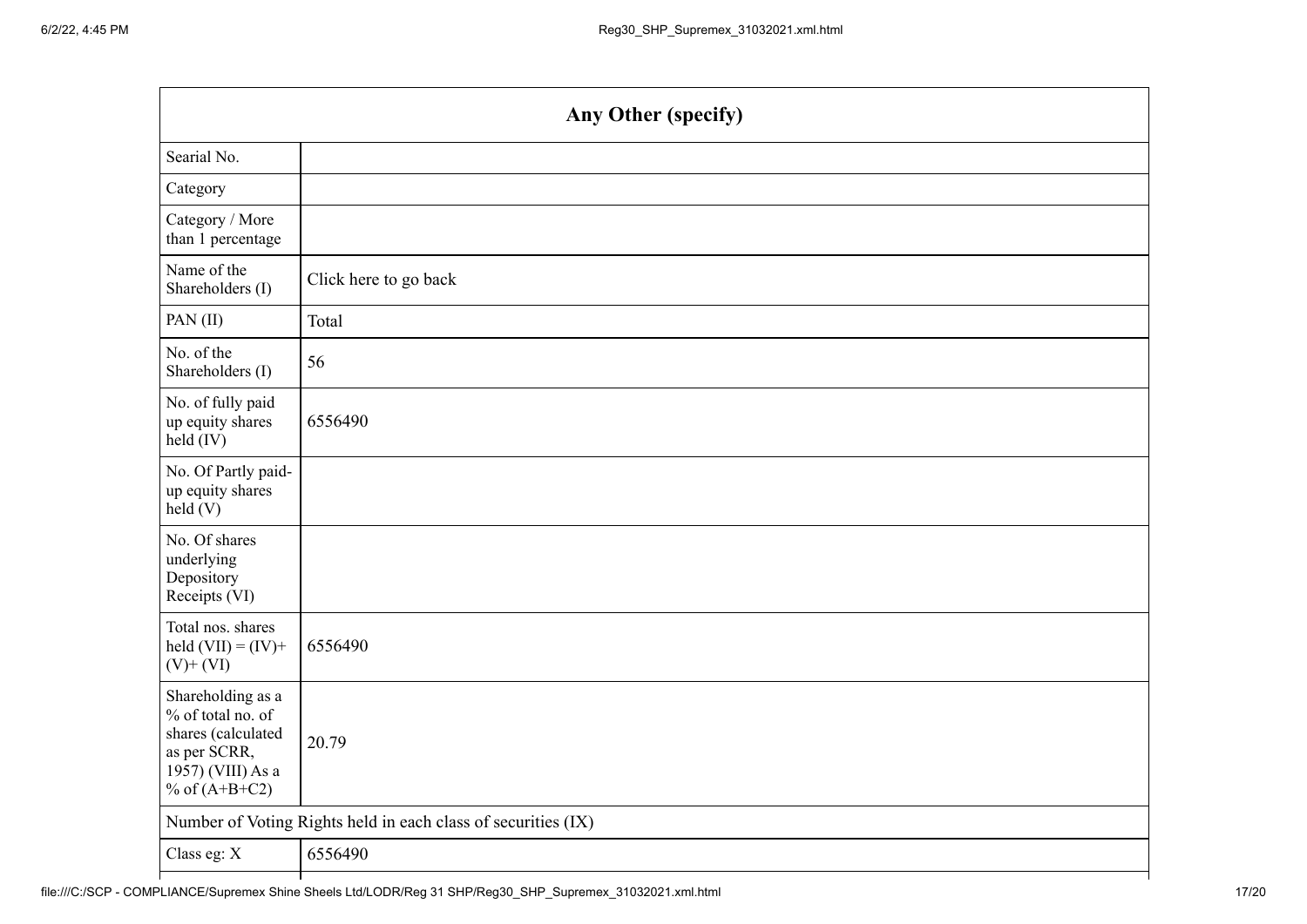| Class eg:y                                                                                                                                                                              |         |  |
|-----------------------------------------------------------------------------------------------------------------------------------------------------------------------------------------|---------|--|
| Total                                                                                                                                                                                   | 6556490 |  |
| Total as a % of<br>Total Voting rights                                                                                                                                                  | 20.79   |  |
| No. Of Shares<br>Underlying<br>Outstanding<br>convertible<br>securities $(X)$                                                                                                           |         |  |
| No. of Shares<br>Underlying<br>Outstanding<br>Warrants (Xi)                                                                                                                             |         |  |
| No. Of Shares<br>Underlying<br>Outstanding<br>convertible<br>securities and No.<br>Of Warrants (Xi)<br>(a)                                                                              |         |  |
| Shareholding, as a<br>$\%$ assuming full<br>conversion of<br>convertible<br>securities (as a<br>percentage of<br>diluted share<br>capital) (XI)=<br>$(VII)+(X)$ As a %<br>of $(A+B+C2)$ | 20.79   |  |
| Number of Locked in shares (XII)                                                                                                                                                        |         |  |
| No. $(a)$                                                                                                                                                                               |         |  |
| As a % of total<br>Shares held (b)                                                                                                                                                      |         |  |
| Number of equity<br>shares held in                                                                                                                                                      | 6555960 |  |

 $\mathbb{R}^2$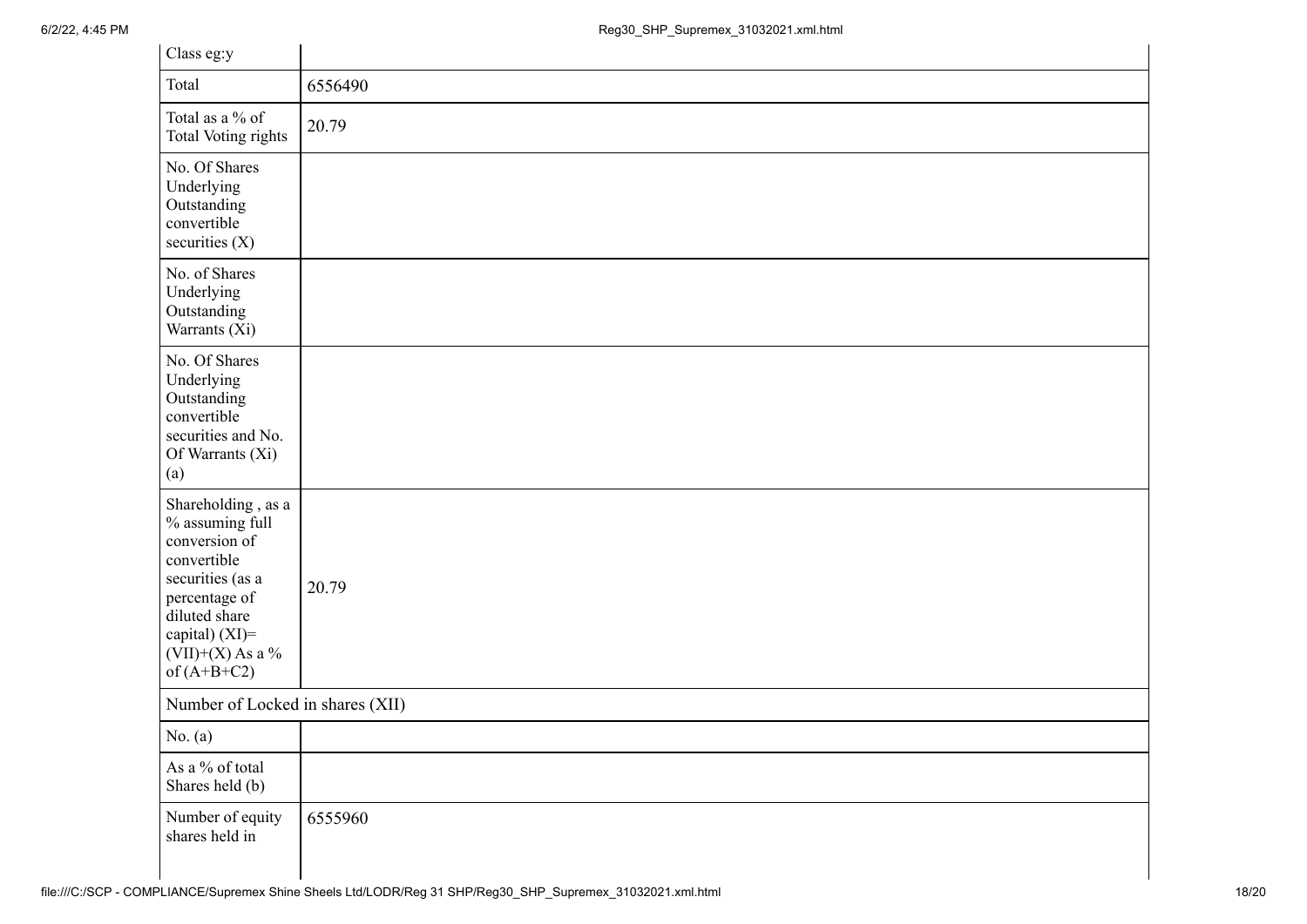| dematerialized<br>form $(XIV)$  |  |
|---------------------------------|--|
| Reason for not providing PAN    |  |
| Reason for not<br>providing PAN |  |